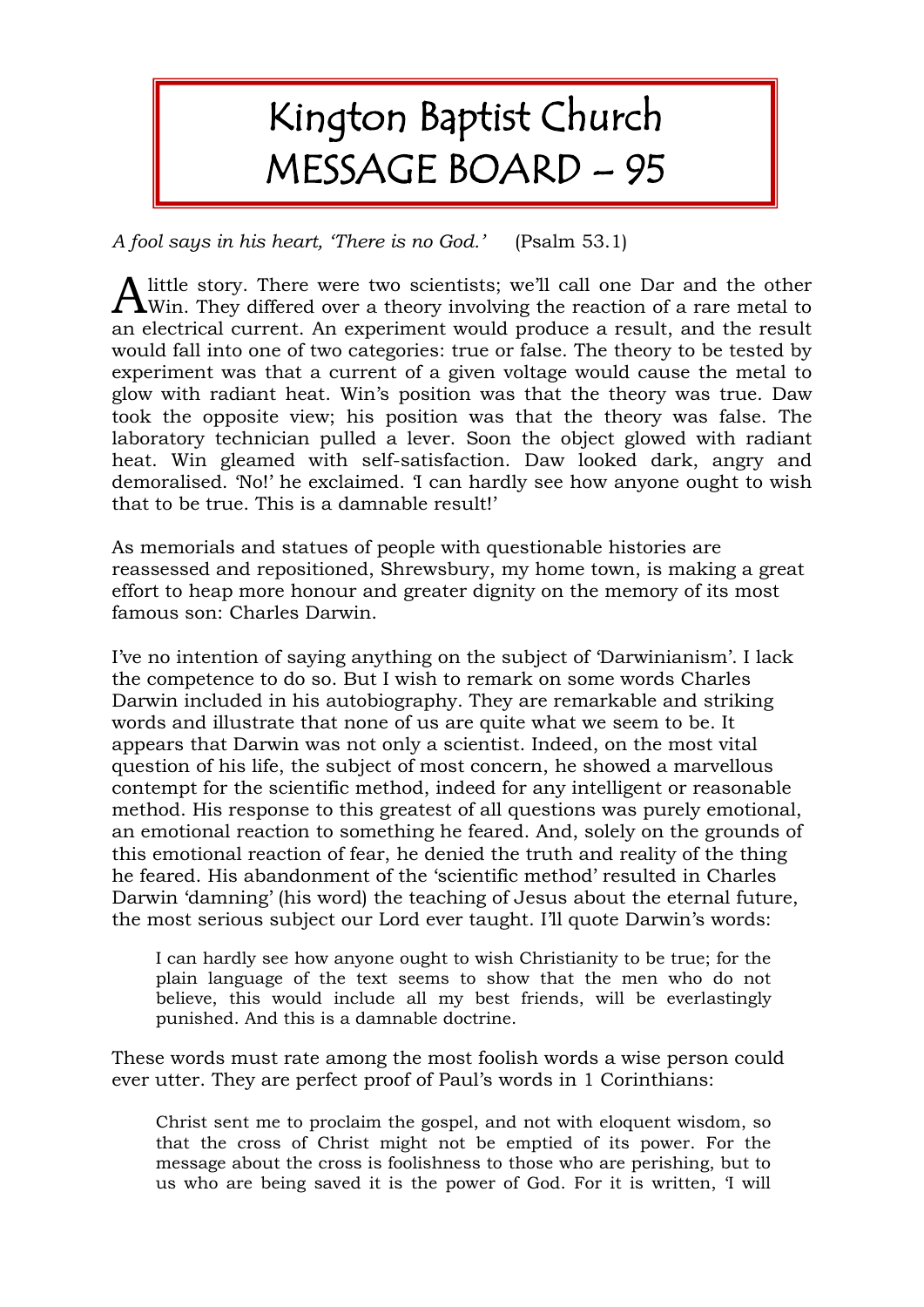destroy the wisdom of the wise, and bring to nothing the understanding of the clever.' Where is wise man? Where is the scribe? Where is the debater of this age? Has not God made foolish the wisdom of the world? For since, in the wisdom of God, the world did not know God through wisdom, God decided, through the foolishness of our proclamation, to save those who believe. Because the foolishness of God is wiser than men; and the weakness of God is stronger than men. For you see your calling, not many wise in the world's opinion, not many mighty, not many noble, are called. God has chosen the foolish things of the world to confound the wise; God has chosen the weak things of the world to confound the things which are mighty; and base things of the world, things which are despised, has God chosen, and things which are not, to bring to nought things that are, that none should glory in his presence.

Darwin's response to the teaching of Jesus perfectly sums up the typical response of the 'natural man' to the Word of God, the Christian gospel and the Lord Jesus Christ – and that's my reason for talking about Darwin.

I'm not concerned here with 'Darwinianism' but with this man's response to the Word of God on a subject that Jesus so clearly taught but which Darwin rejected, merely because he found it distasteful and abhorrent to own his way of thinking – a truth that filled him with fear. That is significant, and it's significant that it was this man, Charles Darwin, who reacted in this way. Darwin is held up as the epitome of the scientific method, of pure objectivity. It is also of course significant that it is Jesus Christ, whose words and teaching Darwin dismissed as cruel and 'damnable'.

Darwin's words are extraordinary for these reasons:

### *Firstly, they are unscientific*

That Darwin's response to the teaching of Jesus is unscientific wouldn't be of interest in most cases. After all we don't usually think of the great truths of the faith in terms of the 'scientific method'. But in reality this is exactly the 'method' we use in responding to the words of Jesus, though we may not realise this. I'm presented with certain truths about God. They come to me through reading or hearing. After being convinced of their truth, and that they apply to me, I believe them. But what convinces me of their truth? Ultimately it is the Holy Spirit. But in responding to the Holy Spirit I ask certain questions and use certain ways of thinking. That is the way I become convinced. In essence it is the 'scientific method'. Darwin explicitly denied that 'science has anything to do with Christ'. He rejected the historical fact that Jesus Christ was the Son of God. Darwin called himself an 'agnostic'. But 'in his heart' he said 'there is no God'. In truth Darwin was an atheist. Faced with Jesus Christ and the claims of Christ 'agnosticism' is an impossible position: *'he that is not with me is against me'*. (Matthew 12.30)

Nonetheless, Darwin thought that 'the habit of scientific research makes a man cautious in admitting evidence'. But there's no indication he considered the 'evidence' or used any 'scientific research' in determining the truth of this most monumental question. Here is a man, Charles Darwin, who applied the scientific method with extreme care and meticulous investigation; who devoted enormous lengths of time and effort so as to